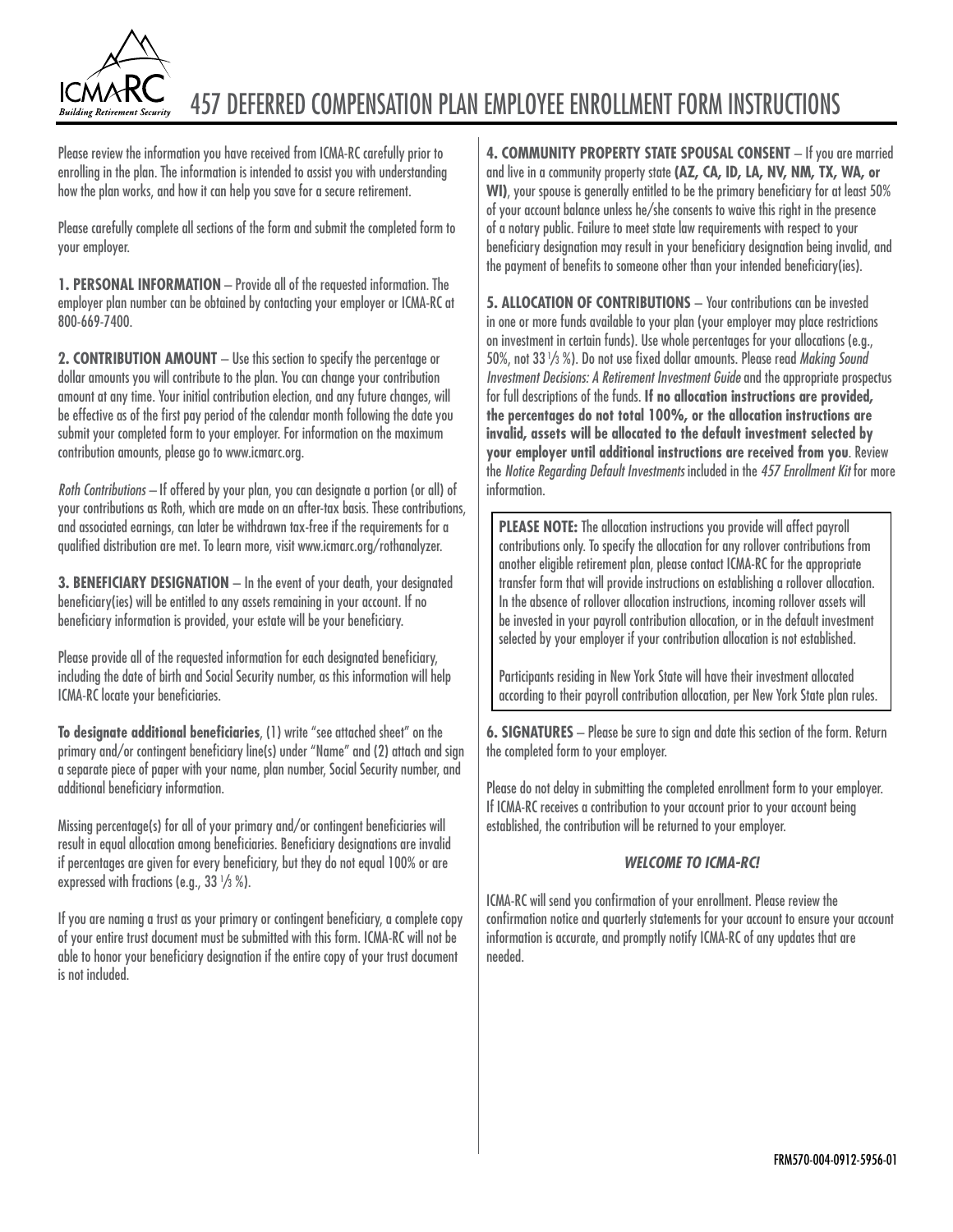457 deferred compensation PLAN EMPLOYEE ENROLLMENT FORM - Page 1 of 2  $\overbrace{157}$   $\overbrace{157}$   $\overbrace{157}$   $\overbrace{157}$   $\overbrace{157}$   $\overbrace{150}$   $\overbrace{100}$   $\overbrace{101}$   $\overbrace{101}$   $\overbrace{101}$   $\overbrace{101}$   $\overbrace{101}$   $\overbrace{101}$   $\overbrace{101}$ 

Complete this form to open an account with ICMA-RC by carefully reading the attached instructions and printing legibly in blue or black ink.

## **1. Required personal information**

**Building Retir** 

| <b>Employer Plan Number</b><br><b>Employer Plan Name</b><br>$30$ $7$ $4$ $2$ $8$                                                                                                                                                                                                                                                                             |                             |                                                                                                                                                                                                                                                                                                                                                                                                                                                                                                                                                                                                                                                      |                                                                                                               | <b>State</b>                               |  |
|--------------------------------------------------------------------------------------------------------------------------------------------------------------------------------------------------------------------------------------------------------------------------------------------------------------------------------------------------------------|-----------------------------|------------------------------------------------------------------------------------------------------------------------------------------------------------------------------------------------------------------------------------------------------------------------------------------------------------------------------------------------------------------------------------------------------------------------------------------------------------------------------------------------------------------------------------------------------------------------------------------------------------------------------------------------------|---------------------------------------------------------------------------------------------------------------|--------------------------------------------|--|
| Social Security Number (for tax-reporting purposes)                                                                                                                                                                                                                                                                                                          | <b>Date of Birth</b>        |                                                                                                                                                                                                                                                                                                                                                                                                                                                                                                                                                                                                                                                      | <b>Date Employed/Rehired</b>                                                                                  |                                            |  |
| <u> 1980 - Andrea Marie III, martin al III a Britannia (b. 19</u><br><b>Full Name of Participant</b>                                                                                                                                                                                                                                                         | $\frac{1}{\sqrt{2}}$ Month  | $\frac{1}{\sqrt{2\pi}}$ / _____ ________________ _                                                                                                                                                                                                                                                                                                                                                                                                                                                                                                                                                                                                   |                                                                                                               | Check if yes                               |  |
| Last<br><b>Mailing Address/Street</b>                                                                                                                                                                                                                                                                                                                        |                             | First                                                                                                                                                                                                                                                                                                                                                                                                                                                                                                                                                                                                                                                |                                                                                                               | M.I.                                       |  |
| <b>City</b><br><u>ang manag manag manag manag manag manag manag manag manag manag manag manag manag manag manag manag m</u>                                                                                                                                                                                                                                  |                             | <b>State</b>                                                                                                                                                                                                                                                                                                                                                                                                                                                                                                                                                                                                                                         | <b>Zip Code</b>                                                                                               |                                            |  |
|                                                                                                                                                                                                                                                                                                                                                              |                             |                                                                                                                                                                                                                                                                                                                                                                                                                                                                                                                                                                                                                                                      | Email Address: North and Second Communications of the Communication of the Communication of the Communication |                                            |  |
| <b>Daytime Phone Number</b>                                                                                                                                                                                                                                                                                                                                  | <b>Evening Phone Number</b> | $\begin{tabular}{c} \hline\hline\hline Area Code \\ \hline \end{tabular} \begin{tabular}{c} {\footnotesize \begin{tabular}{c} {\footnotesize \begin{array}{c} {\footnotesize \begin{array}{c} {\footnotesize \begin{array}{c} {\footnotesize \begin{array}{c} {\footnotesize \begin{array}{c} {\footnotesize \begin{array}{c} {\footnotesize \begin{array}{c} {\footnotesize \begin{array}{c} {\footnotesize \begin{array}{c} {\footnotesize \begin{array}{c} {\footnotesize \begin{array}{c} {\footnotesize \begin{array}{c} {\footnotesize \begin{array}{c} {\footnotesize \begin{array}{c} {\footnotesize \begin{array}{c} {\footnotesize \begin$ | <u>G</u> end <u>er</u><br>F<br>M                                                                              | <b>Marital Status</b><br>Single<br>Married |  |
| <b>2. CONTRIBUTION AMOUNT</b>                                                                                                                                                                                                                                                                                                                                |                             |                                                                                                                                                                                                                                                                                                                                                                                                                                                                                                                                                                                                                                                      |                                                                                                               |                                            |  |
| Specify the total percentage or dollar amounts you wish to contribute each pay period. Contributions will begin as soon as administratively possible following the month in which this form is signed.<br>*NOT available in all plans. Please check with your employer to confirm that Roth deferrals are offered in your plan before selecting this option. |                             |                                                                                                                                                                                                                                                                                                                                                                                                                                                                                                                                                                                                                                                      |                                                                                                               |                                            |  |
| <b>3. BENEFICIARY DESIGNATION</b>                                                                                                                                                                                                                                                                                                                            |                             |                                                                                                                                                                                                                                                                                                                                                                                                                                                                                                                                                                                                                                                      |                                                                                                               |                                            |  |
| Please use whole percentages (e.g., 50%, not 33 1/3%) and be sure the percentages total 100% when designating primary and contingent beneficiaries.                                                                                                                                                                                                          |                             |                                                                                                                                                                                                                                                                                                                                                                                                                                                                                                                                                                                                                                                      |                                                                                                               |                                            |  |
| <b>Primary Beneficiary(ies):</b><br><b>NAME</b>                                                                                                                                                                                                                                                                                                              | <b>DATE OF BIRTH</b>        | <b>RELATIONSHIP TO YOU*</b>                                                                                                                                                                                                                                                                                                                                                                                                                                                                                                                                                                                                                          | SOCIAL SECURITY NUMBER<br>(for tax-reporting purposes)                                                        | % OF BENEFIT<br>(whole %)                  |  |
|                                                                                                                                                                                                                                                                                                                                                              |                             |                                                                                                                                                                                                                                                                                                                                                                                                                                                                                                                                                                                                                                                      |                                                                                                               |                                            |  |
|                                                                                                                                                                                                                                                                                                                                                              |                             | <u> 1980 - Johann Stoff, fransk politik (d. 1980)</u>                                                                                                                                                                                                                                                                                                                                                                                                                                                                                                                                                                                                |                                                                                                               |                                            |  |
| <b>Contingent Beneficiary(ies), if any:</b>                                                                                                                                                                                                                                                                                                                  |                             | <u> 1999 - Andrea Sta</u>                                                                                                                                                                                                                                                                                                                                                                                                                                                                                                                                                                                                                            |                                                                                                               | Total = $100%$                             |  |
|                                                                                                                                                                                                                                                                                                                                                              |                             |                                                                                                                                                                                                                                                                                                                                                                                                                                                                                                                                                                                                                                                      |                                                                                                               |                                            |  |
|                                                                                                                                                                                                                                                                                                                                                              |                             |                                                                                                                                                                                                                                                                                                                                                                                                                                                                                                                                                                                                                                                      |                                                                                                               |                                            |  |

**\*The beneficiary relationship options are spouse, non-spouse, trust, estate, and charity.**

ICMA-RC • Attn: Workflow Management Team • P.O. Box 96220 • Washington, DC 20090-6220 • Toll Free 800-669-7400 • En Español 800-669-8216 • www.icmarc.org • Fax 202-682-6439

\_\_\_\_\_\_\_\_\_\_\_\_\_\_\_\_\_\_\_\_\_\_\_\_\_\_\_\_\_\_\_\_\_\_\_\_\_\_\_\_\_\_\_\_\_ \_\_\_\_\_\_/\_\_\_\_\_\_/\_\_\_\_\_\_\_\_ \_\_\_\_\_\_\_\_\_\_\_\_\_\_\_\_\_\_\_\_\_\_ \_\_\_\_\_\_\_\_ - \_\_\_\_\_\_\_ - \_\_\_\_\_\_\_\_\_\_ \_\_\_\_\_\_\_\_\_\_

**Total = 100%**